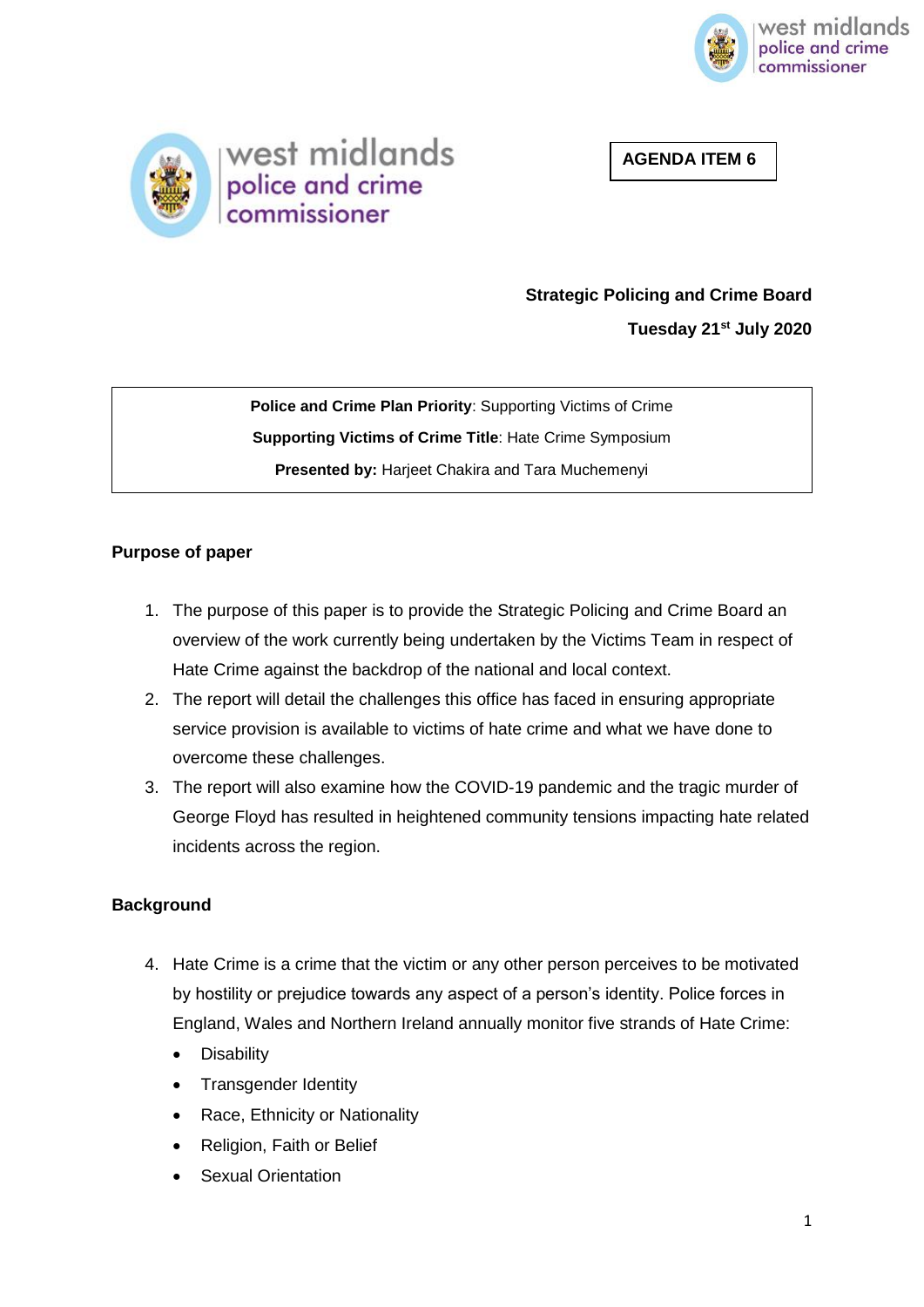

- 5. Crimes which are motivated by hate can have a lasting and sometimes devastating effect on victims and communities. They are distressing because they target the very core of who you are or what you believe.
- 6. As hate crime covers a number of protected characteristics it is important to emphasise that hate crime is an exceptionally broad and complex social problem.
- 7. Hate crimes are often linked to emerging social and political issues in recent times these have included; Brexit, the COVID-19 pandemic, the death of George Floyd and the ensuing #blacklivesmatter campaign.
- 8. The response to hate crime requires statutory and voluntary services to work together which must include a focus on anticipating and preventing hate crime, as well as tackling crimes effectively when they have been committed.

#### **Developmental Work**

- 9. Hate Crime remains a priority within the Police and Crime Plan 2016-2020 and so does the commitment to ensure there is adequate support for victims.
- 10. In order to inform our understanding of hate crime the PCC commissioned a report by the University of Leicester entitled 'A Post Code Lottery'. This report was shared with Community Safety Partnerships so they could use this to inform their community cohesion strategies. A copy of the report is available at Annex 1.
- 11. Until the 1st October 2018 when Victim Support were awarded funding from the National Lottery to deliver a Hate Crime Project in Wolverhampton and Solihull, no significant numbers of agencies offering face to face support to victims of hate crime as their primary function had been identified in the West Midlands. The funding for this project is due to end on the 30<sup>th</sup> of September 2021.
- 12. This has meant it has been difficult for the OPCC to commission any meaningful service in this area.
- 13. In a Focus Group carried out by Victim Services in 2015 it was found that some community organisations were supporting victims of hate crime by default of working with an individual, for example a disability support service was supporting a victim of a disability related hate crime even though supporting victims of crime was not their primary function. For more information on the work undertaken in 2015 please see Annex 2.
- 14. The 2019 Victims Fund ring-fenced £50,000 to be spent on services supporting victims of hate crime in the hope that it would identify good practice in this area.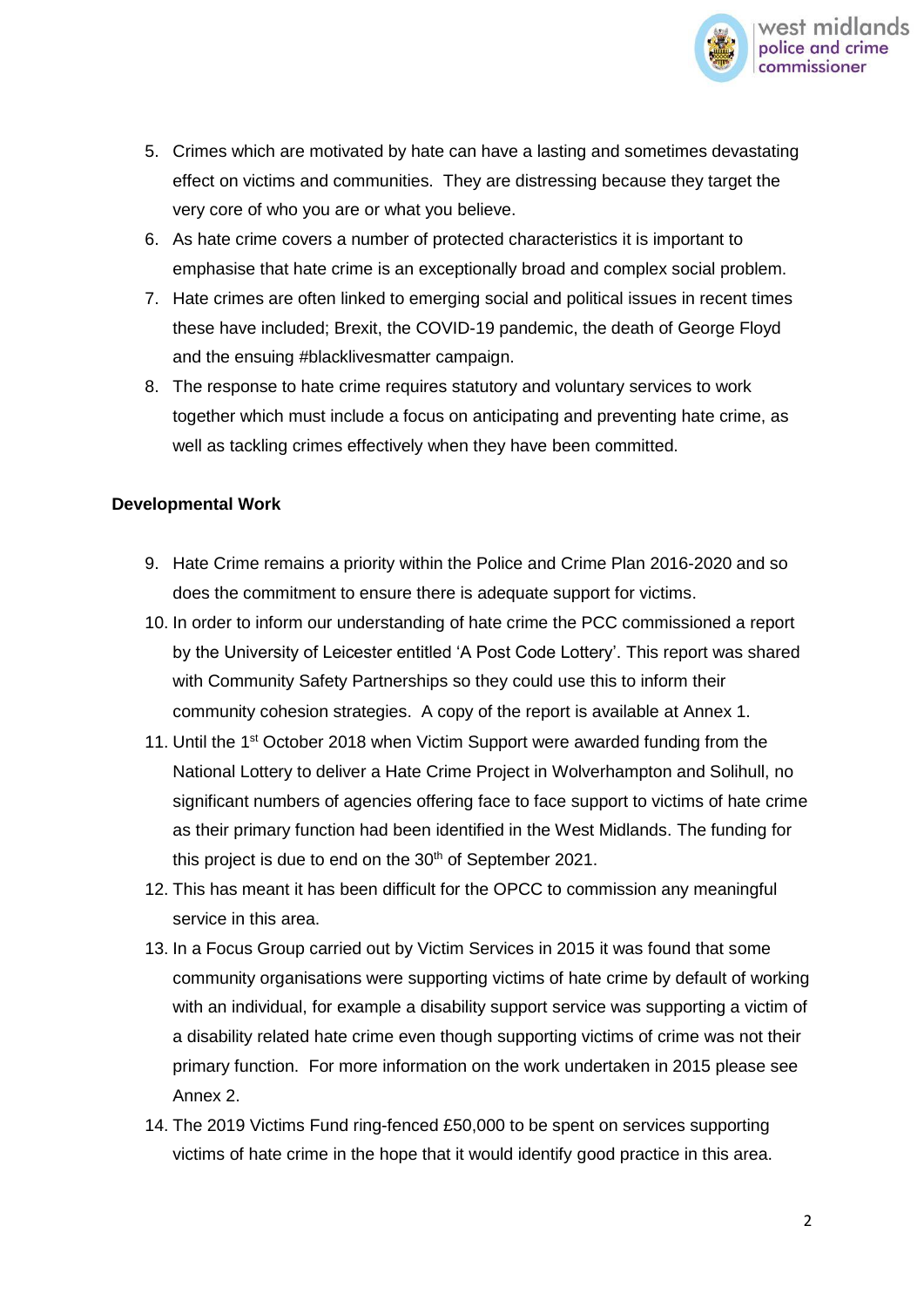

- 15. Unfortunately this process only identified one service (REMEDI) which we were able to take forward and are now commissioning.
- 16. From the 1<sup>st</sup> of May 2020, Remedi have been delivering support to victims of hate crime, the project provides a face to face needs assessment and signposting pathway for victims of hate crime in Birmingham - regardless of whether a crime has been reported to WMP.
- 17. Like other services commissioned through the Victims Fund, Remedi have adapted their services to meet social distancing guidelines and remote working.
- 18. Referrals can be made by WMP, partner agencies and self-referrals, the objective of the service is to offer a proactive response for victims of hate crime, providing information to access the support services they need and increase confidence in reporting hate crime.
- 19. For those that have reported an incident, Remedi will offer support in the first 4 days post-reporting before an officer is assigned to visit the victim or before a victim is notified of the outcome of their case.

#### **National reporting picture and emerging trends**

 $\overline{a}$ 

- 20. According to the CPS Hate Crime Annual Report<sup>1</sup> (2018-19) the CPS show that for hate crime offences, the number of cases sent to the CPS by the police fell by 16.7% from 12,901 in 2017-18 to 10,749 in 2018-19; this year saw the most significant annual fall in hate crime police receipts at 16.7%.
- 21. The number of these police receipts has continued to fall since 2014-15 highlighting that overall, there has been a fall of 31.4% during the stated period.
- 22. According to CPS hate crime prosecutions data (2018/2019), West Midlands had 648 convictions which equates to 83.6% successful outcomes and 16.4% (127) unsuccessful totalling 775 cases charged by the CPS.
- 23. The 2016 Home Office report on '**Action Against Hate<sup>2</sup>** ' reported the increased misuse of social media platforms and wider internet by those who seek to use it as a tool to spread hatred and target individuals and communities because of preconceived notions of who they are or what they believe.

<sup>1</sup> [https://www.cps.gov.uk/sites/default/files/documents/publications/CPS-Hate-Crime-Annual-Report-](https://www.cps.gov.uk/sites/default/files/documents/publications/CPS-Hate-Crime-Annual-Report-2018-2019.PDF)[2018-2019.PDF](https://www.cps.gov.uk/sites/default/files/documents/publications/CPS-Hate-Crime-Annual-Report-2018-2019.PDF)

<sup>2</sup>[https://assets.publishing.service.gov.uk/government/uploads/system/uploads/attachment\\_data/file/543679/Actio](https://assets.publishing.service.gov.uk/government/uploads/system/uploads/attachment_data/file/543679/Action_Against_Hate_UK_Government_s_Plan_to_Tackle_Hate_Crime_2016.pdf) [n\\_Against\\_Hate\\_UK\\_Government\\_s\\_Plan\\_to\\_Tackle\\_Hate\\_Crime\\_2016.pdf](https://assets.publishing.service.gov.uk/government/uploads/system/uploads/attachment_data/file/543679/Action_Against_Hate_UK_Government_s_Plan_to_Tackle_Hate_Crime_2016.pdf)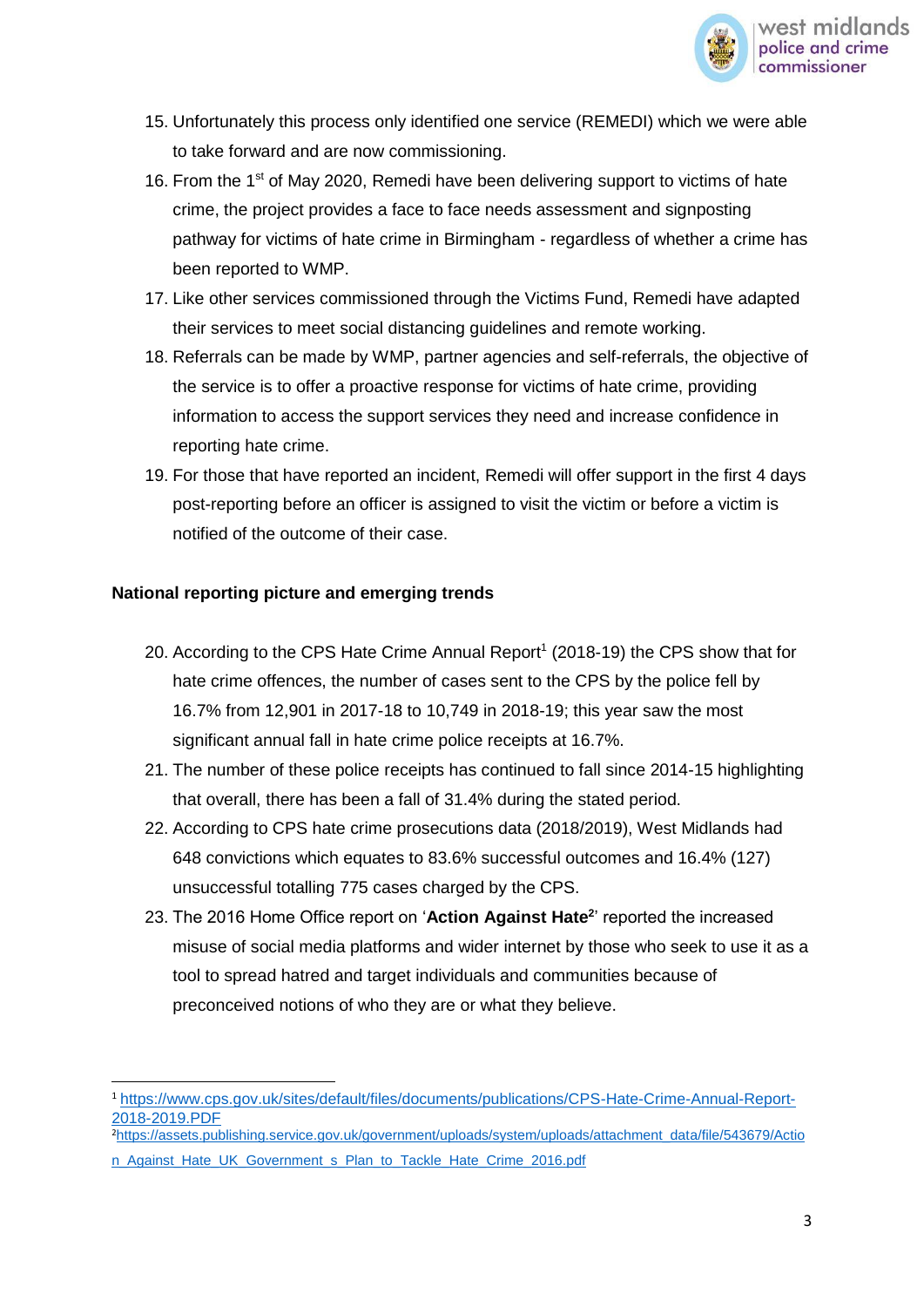

- 24. The Home Office report also highlights that of the 801 incidents of anti-Muslim hatred that were recorded by Tell MAMA during 2015, 364 were online (73%).
- 25. In addition to this, from the same report, the Community Security Trust (CST) recorded 159 anti-Semitic incidents that involved the use of internet-based social media in 2015, which represents 17% of the overall total of 924 anti-Semitic incidents recorded.
- 26. Similarly, Sandwell Council reported at the symposium that in a survey they recently conducted with young people it was found that more incidents of hate crime or hate bullying were emerging online.
- 27. In line with government plans to improve safety of those working in the night-time economy, the Hate Crime project delivered in the West Midlands by Victim Support continue to offer training and advice to local businesses that are part of the nighttime economy.
- 28. The aforementioned report adds that over the last decade, in around half of all violent incidents the victim believed the offender(s) to be under the influence of alcohol. It is more likely that incidents increase between strangers, in the evening and at night, at weekends, and in public places leading those working within the night-time economy to experience repeated incidents of hate.
- 29. Many incidents are towards taxi drivers, restaurant workers and takeaway owners feeling especially vulnerable to racial harassment while carrying out their day-to-day tasks. To further indicate the challenges faced by those working in this space, Police forces, including Bedfordshire Police, have identified that attacks against taxi drivers are under-reported.

# **Local Picture**

- 30. WMP report that the latest quarters' hate crime performance has been vastly influenced by the COVID-19 pandemic with lockdown measures in particular affecting reporting.
- 31. Recorded hate crime has increased over the last quarter, both in comparison to the previous quarter and the same period in 2019.
- 32. Despite the increase, the week commencing  $30<sup>th</sup>$  March recorded the lowest number of hate crimes in the last year, with 81 offences recorded, this correlated with the introduction of lockdown.
- 33. Reporting trends to the force indicate that hate crime will increase over the upcoming summer months.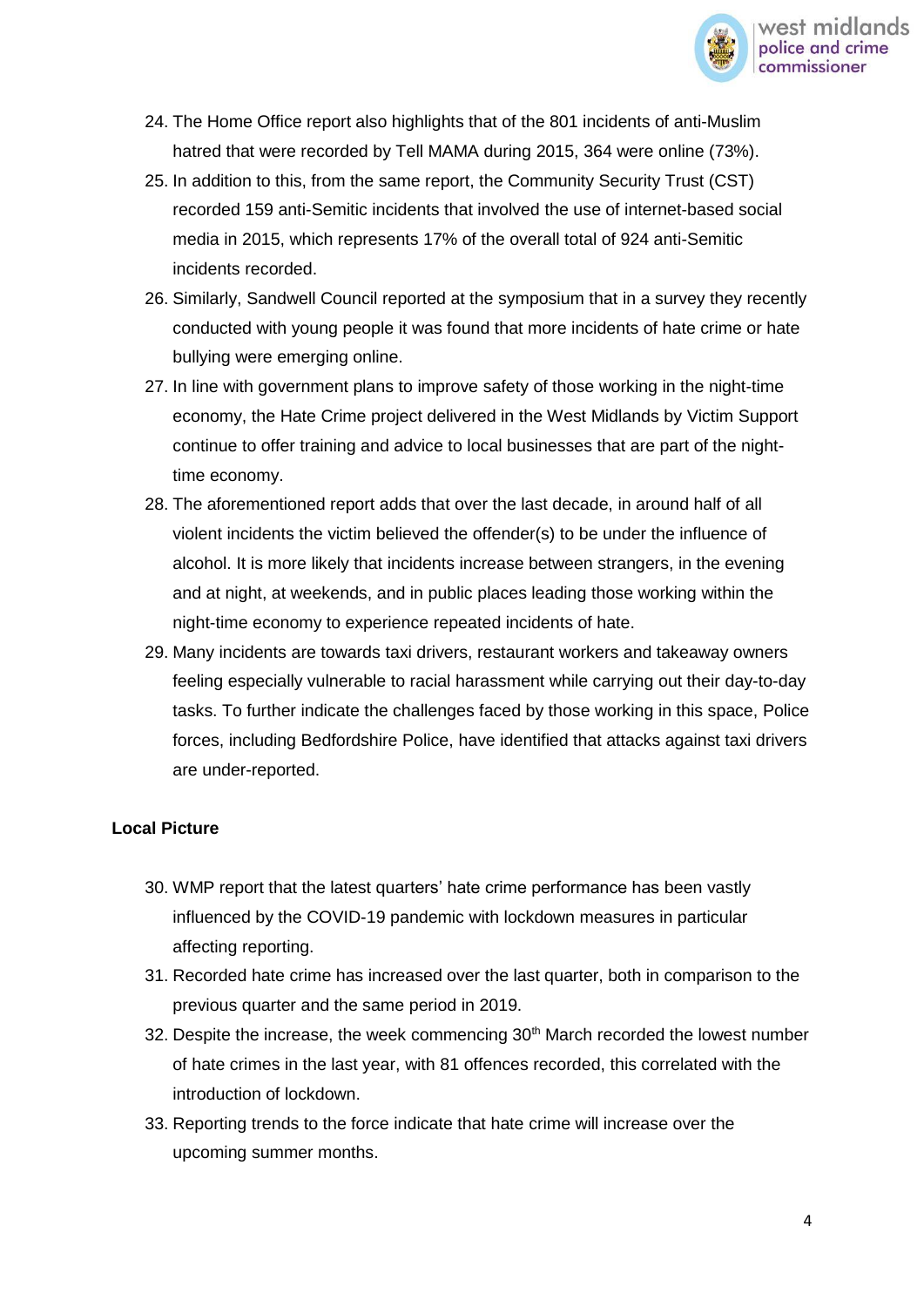

- 34. Racially motivated hate crime continue to account for the majority in the latest quarter with 1303 recorded (80.7%).
- 35. Homophobic hate crimes were second highest with 189 offences (11.7%).
- 36. Religious hate crime has increased since the previous quarter, with the majority attributed to hate directed at perceived Islam.
- 37. Third party reporting centres are typically third sector organisations who already provide a form of service to the communities they serve and would have received training from WMP to help them identify hate incidents and crimes during their normal interactions with people, and report them to WMP.
- 38. In Birmingham & Solihull, all registered housing providers are part of the scheme, and in the Black Country, Wolverhampton Homes, Walsall Housing Group, Dudley MBC and Sandwell MBC are also key players.
- 39. The only exception to this operating model is Coventry, where the city council and Whitefriars Housing have taken the lead for TPRCs, although the NPU Partnerships team is still in close contact with them, it is the council that provides training and the mechanism by which reports are made.
- 40. Work has been taking place in WMP pre-lockdown to strengthen links with the Chinese community in Birmingham (*this work is undertaken by the Chinese Reference Group*).
- 41. WMP will be delivering a World Café event this summer to further strengthen relationships with the Chinese community in the city, this will be done online and will give participants an opportunity to address their concerns especially following increasing hate crime incidents during the COVID-19 pandemic.
- 42. Through chat facilities at the event, participants can share their opinions which will be captured and analysed by WMP in an aim to frame the most appropriate response to matters highlighted.
- 43. WMP have also consulted with Chinese students in local universities and have adapted their promotional material detailing contact information and support available for hate crime victims taking into account languages spoken by different groups of students.

# **Hate Crime Symposium**

44. The OPCC held the Hate Crime Symposium on the 10<sup>th</sup> of June 2020 aimed at coordinating a community response to supporting victims of this crime allowing providers to share their expertise on models that could work to support various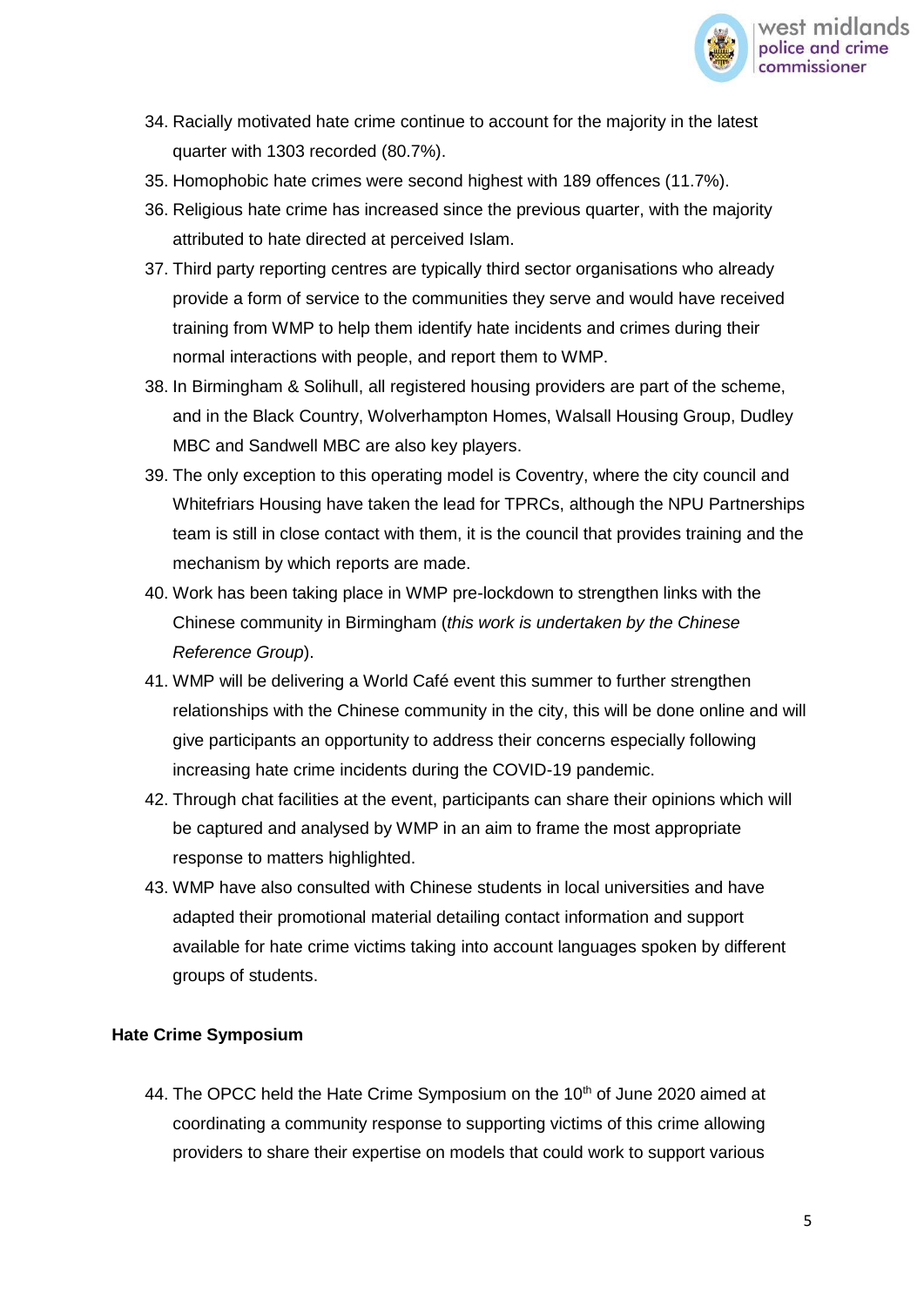

groups affected by hate crime. Through this, we aim to shape a model for the region that accurately responds to the needs for victims of hate crime.

- 45. The symposium took place virtually and invited individuals, organisations, voluntary and community sector providers in the West Midlands working to support victims of hate crime. Individuals and organisations that took part included representatives from:
	- Crown Prosecution Service
	- Faith groups/ faith leads
	- Local Authority Hate Crime Coordinators
	- Local Councillor from Birmingham
	- Office of the Police and Crime Commissioner (West Midlands)
	- Representatives from Aston and Birmingham University
	- Voluntary sector services offering support to victims of Hate crime in the region
	- West Midlands Police
- 46. The symposium commenced with an exploration of hate crime and hate incidents. Including an assessment of reporting mechanisms and a discussion around the importance of reporting.
- 47. Voluntary, community sector providers and WMP took part and shared their understanding of hate crime issues affecting communities across the region.
- 48. As part of the preparatory work conducted by the Victims Team, we consulted with Hate Crime Coordinators through Heads of Community Safety. This enabled the team to gather information from the 7 Local Authorities to gain insight into reporting trends, support available for victims of hate crime and how their objectives differ or match those of support services in the region.
- 49. Following the symposium, the OPCC will be in a position to commission an additional service that will offer support to victims of hate crime with the objective of having a regional service delivered that will respond appropriately to the needs of victims affected by hate crime.

# **Findings from the Symposium**

- 50. Some of the findings and discussions from the symposium include;
	- Varied responses to the presence, accessibility and understanding of third party reporting centres.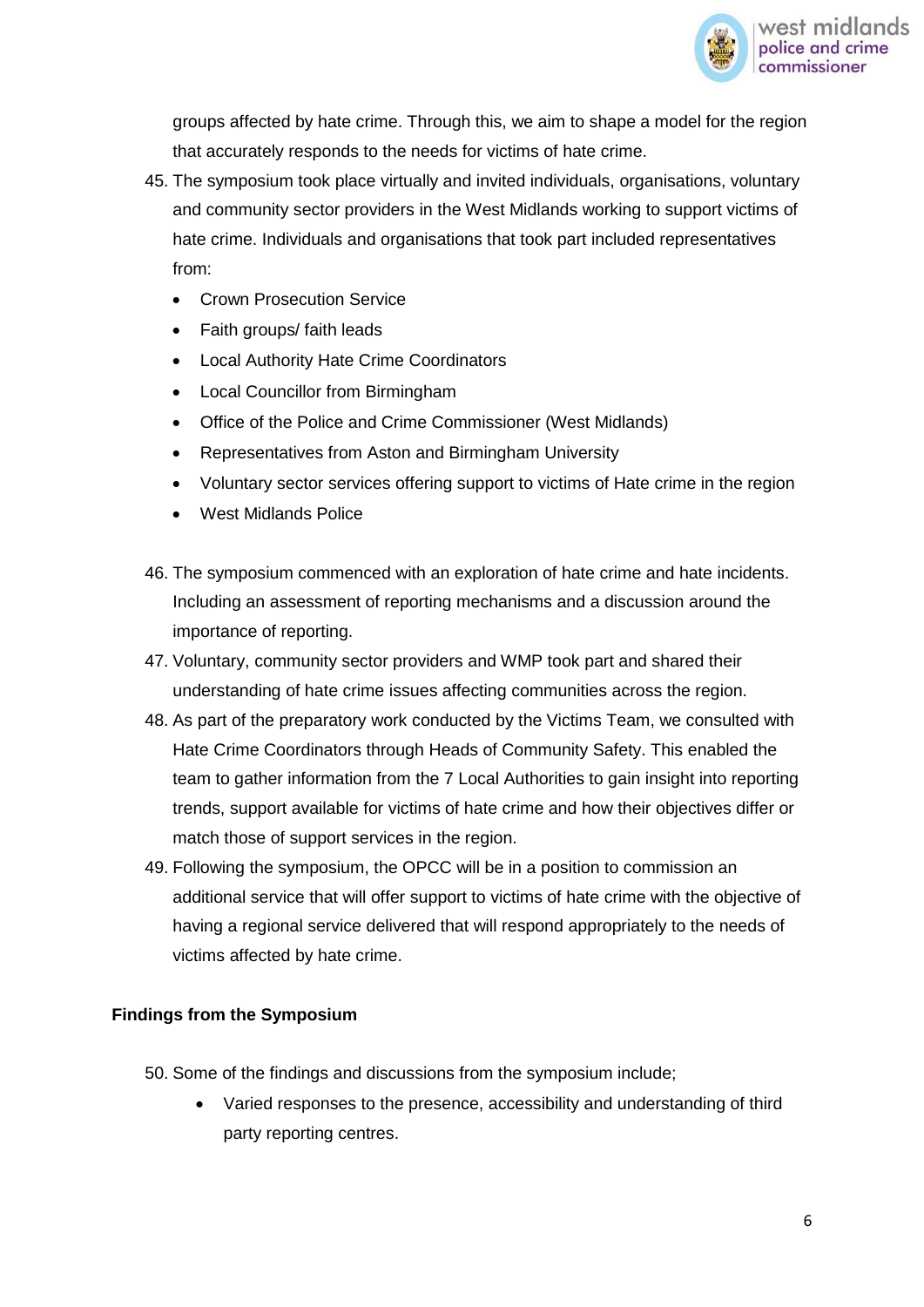

- Exploring the shift in services available to victims as communities learn to adjust to the 'new norm' being COVID-19.
- Ensuring there is tailored support for victims of hate crime due to the complexities of the crime and varying support which may need to be in place once victims are referred to a support service (*support has to be both practical and emotional*).
- Also need to ensure that all our communities can access the same levels of knowledge, support and service delivery, this can be achieved by using networks already in place.
- Working groups will be formed as a result and the Victims Team will put together a document sharing points raised by attendees.

#### **Impact of COVID 19**

- 51. The following points were highlighted by various agencies that took part in the OPCC's Hate Crime symposium in June 2020:
	- Increasing reports of the victimisation of Chinese communities in the region where individuals are harassed or assaulted as a result of COVID-19 crisis.
	- WMP reported in June 2020 that victims of Asian ethnicity were the most common recorded for hate crime; however those of Chinese/Japanese/South East Asian ethnicity more than doubled since the previous quarter.
	- In Walsall, it was reported that there are increased hate crime incidents towards Eastern European communities for supposedly not following lockdown rules and increased hate crime against anyone who looks like they are of Chinese descent.
	- Victim Support added that, it is important to note the current climate with George Floyd and the Black Lives Matter movement, a lot of the communities supported by Victim Support have explained that they do not feel as though reporting will improve matters as the abuse they face has been normalised.
	- Birmingham University representatives added that they believe a lot of hate incidents go widely unreported. The reasons for students not reporting can include; assuming incidents will not be deemed significant enough to warrant support, feeling it was too common an occurrence to report, not believing anything will be done and the shame and embarrassment associated with being a victim of a hate crime.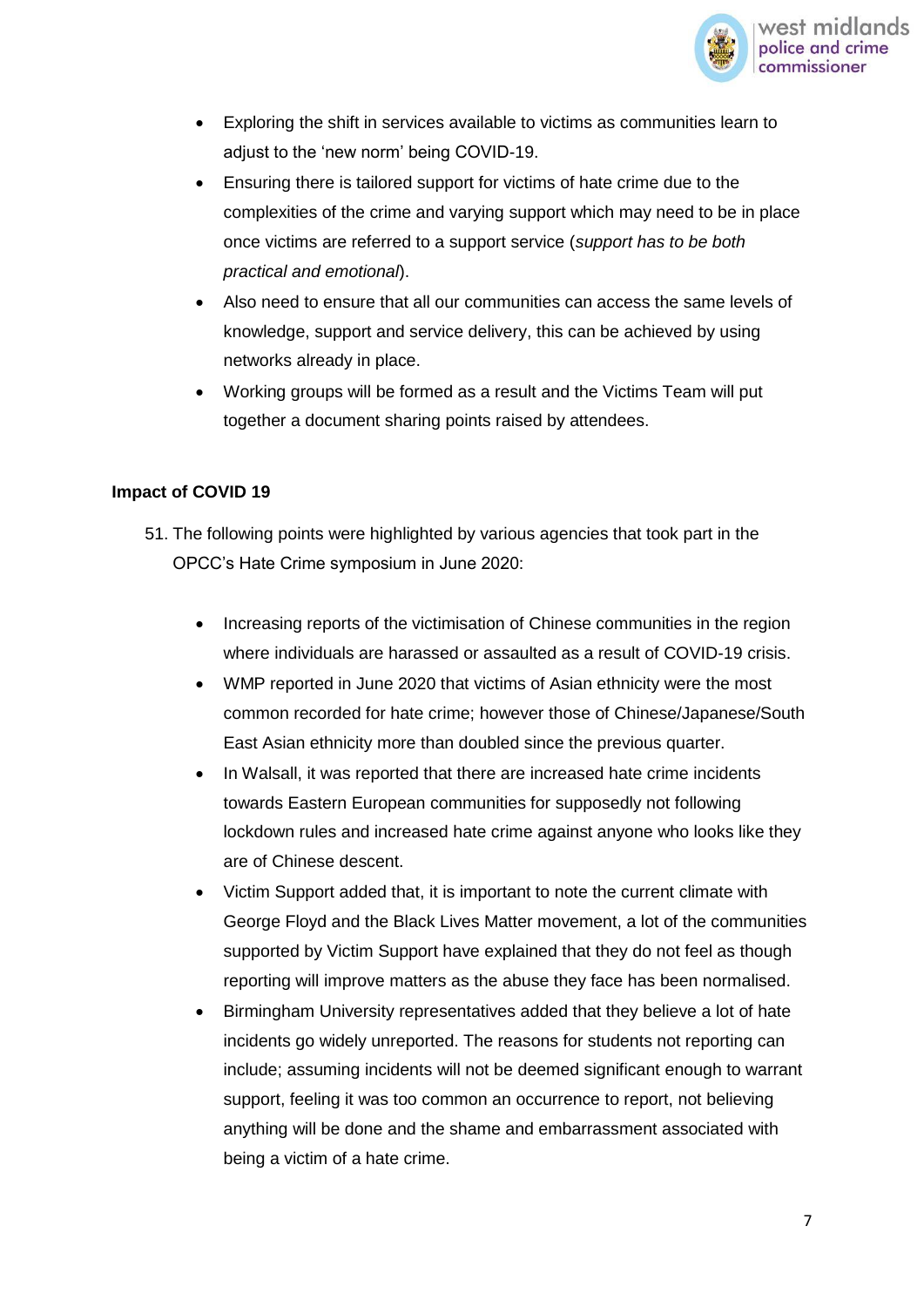

 In line with statistics shared by WMP, University of Birmingham representatives highlighted that they have received reports of hate crime from Chinese students in relation to COVID-19 and there was a great deal of unease amongst the Chinese community.

#### **Shaping support services for victims of hate crime**

- 52. The following points were raised at the symposium:
	- The importance of establishing safe spaces in the community to report hate crime and need to have increased capacity to support women who are affected by hate crime.
	- Increased awareness-raising workshops in the community by national organisations that monitor hate crime and provide a local and national picture of incidents.
	- Increase in community cohesion/social mixing sessions across geographical boundaries to assist in reducing hate crime through improved understanding.
	- A multi-agency service that supports both victims of ASB and Hate Crime will significantly improve the support and experience of victims of Hate Crime, whilst ASB element of work will help with the de-escalation of incidents before they turn into a hate incident/crime.
	- As part of the core service offer, Victim Support are hoping to work with Local Education Authority leads and colleagues in the Victims Commission for the 2020/21 academic year to focus their schools training offer and ensure that these themes are appropriately covered.
	- Services need to be easily accessible (including online reporting) and it is vital that there be a culture where students feel empowered to report, safe and supported through this process – services are to address barriers to reporting.
	- Services that can provide proactive in contrast to reactive (*practical and emotional*) support immediately after the incident should also be available for victims of hate crime.

#### **Next steps**

**The victim's team will be working on the following next steps to take this work further;**